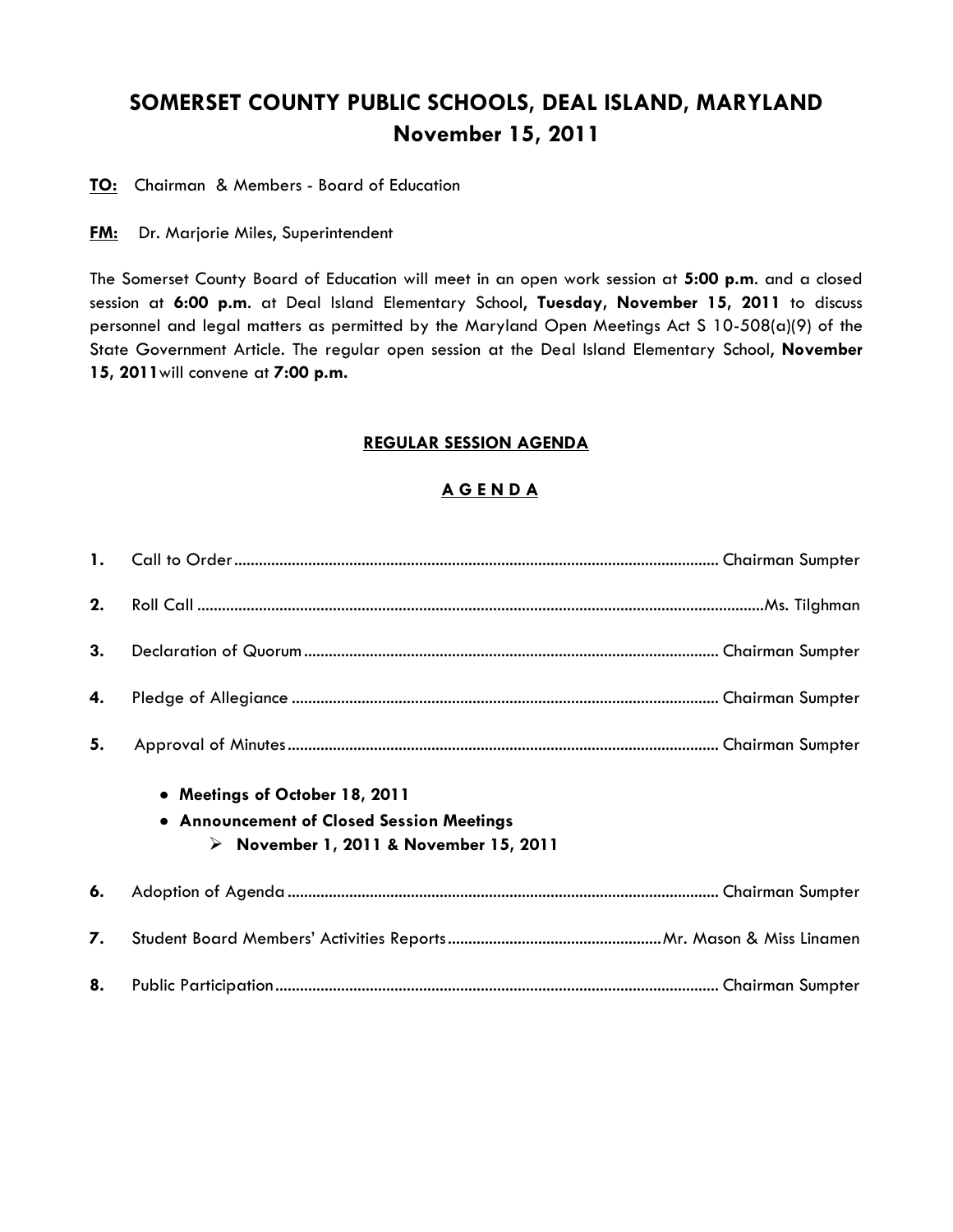| 9. | <b>OLD BUSINESS</b> |
|----|---------------------|
|----|---------------------|

|     | А. | <b>Facilities and Transportation</b>                |  |
|-----|----|-----------------------------------------------------|--|
|     |    | (See Tab 9-A1)                                      |  |
|     | В. | <b>Human Resources</b>                              |  |
|     |    | <b>Assistant Superintendent</b><br>$(See Tab 9-B1)$ |  |
|     | C. | Instruction<br>(See Tab $9-C1$ )                    |  |
| 10. |    | <b>NEW BUSINESS</b>                                 |  |
|     | А. | <b>Finance</b>                                      |  |
|     |    | (See Tab 10-A1)                                     |  |
|     |    | (See Tab 10-A2)                                     |  |
|     |    | (See Tab 10-A3)                                     |  |
|     | В. | <b>Facilities and Transportation</b>                |  |
|     |    | (See Tab 10-B1)                                     |  |
|     |    | (See Tab 10-B2)                                     |  |
|     |    | (See Tab 10-B3)                                     |  |